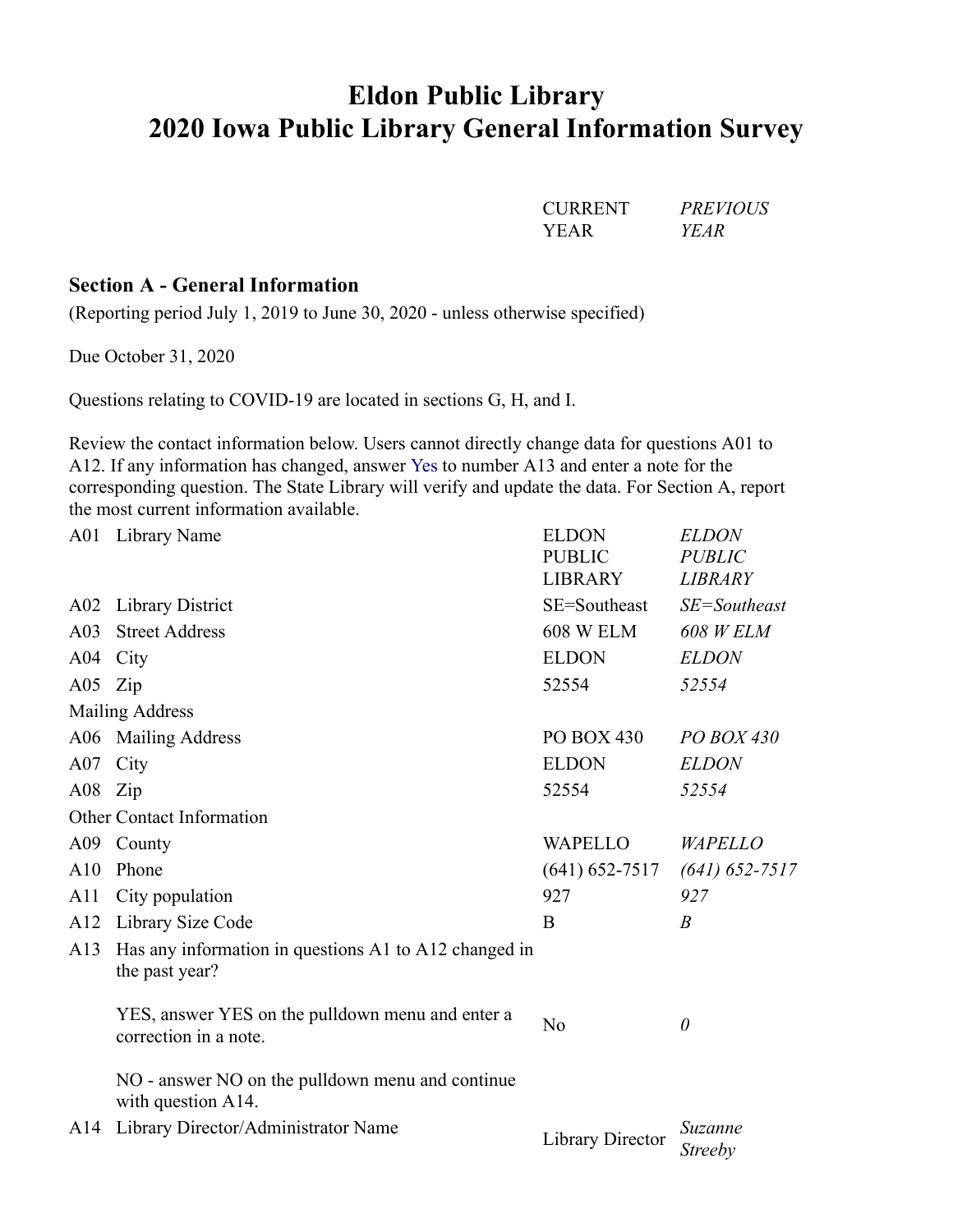## Section B - Paid Staff and Salary Information

|                 | <b>Section B - Paid Staff and Salary Information</b>                                                                                                                                                                                                                                                                                                                                                                                                                                                                      |              |                |
|-----------------|---------------------------------------------------------------------------------------------------------------------------------------------------------------------------------------------------------------------------------------------------------------------------------------------------------------------------------------------------------------------------------------------------------------------------------------------------------------------------------------------------------------------------|--------------|----------------|
|                 | Include unfilled positions if a search is currently underway. Include all paid staff on the library's<br>payroll. Do not report workers paid by other agencies such as Green Thumb employees or work<br>study students. Do not report workers hired through a cleaning or landcape business. Report all<br>positions as of June 30, 2020.                                                                                                                                                                                 |              |                |
| <b>B01</b>      | Total number of paid librarians                                                                                                                                                                                                                                                                                                                                                                                                                                                                                           | $\mathbf{1}$ | 1              |
| <b>B02</b>      | Total number of all paid librarian hours worked per<br>week                                                                                                                                                                                                                                                                                                                                                                                                                                                               | 26.60        | 25.08          |
| <b>B03</b>      | Paid librarians FTE                                                                                                                                                                                                                                                                                                                                                                                                                                                                                                       | 0.67         | 0.63           |
| <b>B04</b>      | Total number of all other paid staff                                                                                                                                                                                                                                                                                                                                                                                                                                                                                      | $\mathbf{1}$ | $\overline{2}$ |
| <b>B05</b>      | Total number of all other paid staff hours worked per<br>week                                                                                                                                                                                                                                                                                                                                                                                                                                                             | 10.96        | 10.86          |
| <b>B06</b>      | All other paid staff FTE                                                                                                                                                                                                                                                                                                                                                                                                                                                                                                  | 0.27         | 0.27           |
| <b>B07</b>      | Total number of paid staff                                                                                                                                                                                                                                                                                                                                                                                                                                                                                                | 2            | $\mathfrak{Z}$ |
| <b>B08</b>      | Total paid staff FTE                                                                                                                                                                                                                                                                                                                                                                                                                                                                                                      | 0.94         | 0.90           |
|                 | Levels of Education                                                                                                                                                                                                                                                                                                                                                                                                                                                                                                       |              |                |
|                 | B09 How many of the paid librarians from line B01 have an<br>ALA accredited masters of library science degree?                                                                                                                                                                                                                                                                                                                                                                                                            |              | 0              |
| <b>B10</b>      | Total number of hours worked per week by librarians<br>from line B09 with an ALA accredited masters of<br>library science degree                                                                                                                                                                                                                                                                                                                                                                                          | 0.           | $\theta$       |
| <b>B11</b>      | Total FTE librarians with ALA accredited masters of<br>library science degree                                                                                                                                                                                                                                                                                                                                                                                                                                             | 0.00         | 0.00           |
| B <sub>12</sub> | Starting date of current director in director's position.<br><b>Salary Information</b>                                                                                                                                                                                                                                                                                                                                                                                                                                    | 9/6/2011     | 9/6/2011       |
|                 | Report the hourly salary for the positions listed below if employed by your library. Do not report<br>one staff member more than once even if they perform multiple jobs. Refer to the instructions for<br>more detailed information on each position. Do not report assistant director or department heads<br>unless that role is part of their official job description. Only report janitorial/building maintenance<br>staff if they are an employee of the library. Report hourly salary amounts as of June 30, 2020. |              |                |
| <b>B</b> 13     | Hourly salary of the director                                                                                                                                                                                                                                                                                                                                                                                                                                                                                             | \$11.75      | \$11.25        |
| B <sub>14</sub> | Hourly salary of assistant director                                                                                                                                                                                                                                                                                                                                                                                                                                                                                       |              |                |
| <b>B</b> 15     | Hourly average salary of department heads                                                                                                                                                                                                                                                                                                                                                                                                                                                                                 |              |                |
| <b>B</b> 16     | Hourly salary of the children's librarians                                                                                                                                                                                                                                                                                                                                                                                                                                                                                |              |                |
| <b>B17</b>      | Hourly average salary of library clerks                                                                                                                                                                                                                                                                                                                                                                                                                                                                                   | \$8.85       | \$8.40         |
| <b>B</b> 18     | Hourly average salary of shelvers or pages                                                                                                                                                                                                                                                                                                                                                                                                                                                                                |              |                |
|                 | D <sub>10</sub> Hourly everage select of ienitorial or building                                                                                                                                                                                                                                                                                                                                                                                                                                                           |              |                |

|             | TETT accredited masters of horary science acquee.                                                                                                                                                                                                                                                                                                                                                                                                                                                                         |          |          |
|-------------|---------------------------------------------------------------------------------------------------------------------------------------------------------------------------------------------------------------------------------------------------------------------------------------------------------------------------------------------------------------------------------------------------------------------------------------------------------------------------------------------------------------------------|----------|----------|
|             | B10 Total number of hours worked per week by librarians<br>from line B09 with an ALA accredited masters of<br>library science degree                                                                                                                                                                                                                                                                                                                                                                                      | 0.       | $\theta$ |
| <b>B11</b>  | Total FTE librarians with ALA accredited masters of<br>library science degree                                                                                                                                                                                                                                                                                                                                                                                                                                             | 0.00     | 0.00     |
| <b>B</b> 12 | Starting date of current director in director's position.                                                                                                                                                                                                                                                                                                                                                                                                                                                                 | 9/6/2011 | 9/6/2011 |
|             | <b>Salary Information</b>                                                                                                                                                                                                                                                                                                                                                                                                                                                                                                 |          |          |
|             | Report the hourly salary for the positions listed below if employed by your library. Do not report<br>one staff member more than once even if they perform multiple jobs. Refer to the instructions for<br>more detailed information on each position. Do not report assistant director or department heads<br>unless that role is part of their official job description. Only report janitorial/building maintenance<br>staff if they are an employee of the library. Report hourly salary amounts as of June 30, 2020. |          |          |
|             | B13 Hourly salary of the director                                                                                                                                                                                                                                                                                                                                                                                                                                                                                         | \$11.75  | \$11.25  |
|             | B14 Hourly salary of assistant director                                                                                                                                                                                                                                                                                                                                                                                                                                                                                   |          |          |
| <b>B</b> 15 | Hourly average salary of department heads                                                                                                                                                                                                                                                                                                                                                                                                                                                                                 |          |          |
| <b>B</b> 16 | Hourly salary of the children's librarians                                                                                                                                                                                                                                                                                                                                                                                                                                                                                |          |          |
| <b>B</b> 17 | Hourly average salary of library clerks                                                                                                                                                                                                                                                                                                                                                                                                                                                                                   | \$8.85   | \$8.40   |
|             | B18 Hourly average salary of shelvers or pages                                                                                                                                                                                                                                                                                                                                                                                                                                                                            |          |          |
| B19         | Hourly average salary of janitorial or building<br>maintenance employees                                                                                                                                                                                                                                                                                                                                                                                                                                                  |          |          |
|             |                                                                                                                                                                                                                                                                                                                                                                                                                                                                                                                           |          |          |
|             | <b>Section C - Capital Income and Expenditures</b>                                                                                                                                                                                                                                                                                                                                                                                                                                                                        |          |          |
|             | Conital income is intended to noy for large one time library purchases. This section should not                                                                                                                                                                                                                                                                                                                                                                                                                           |          |          |

# Section C - Capital Income and Expenditures

Capital income is intended to pay for large one-time library purchases. This section should not reflect any income or expenditure used for the regular operations of the library. If your library had any major one-time capital expenditures during FY20 report them in this section. Otherwise,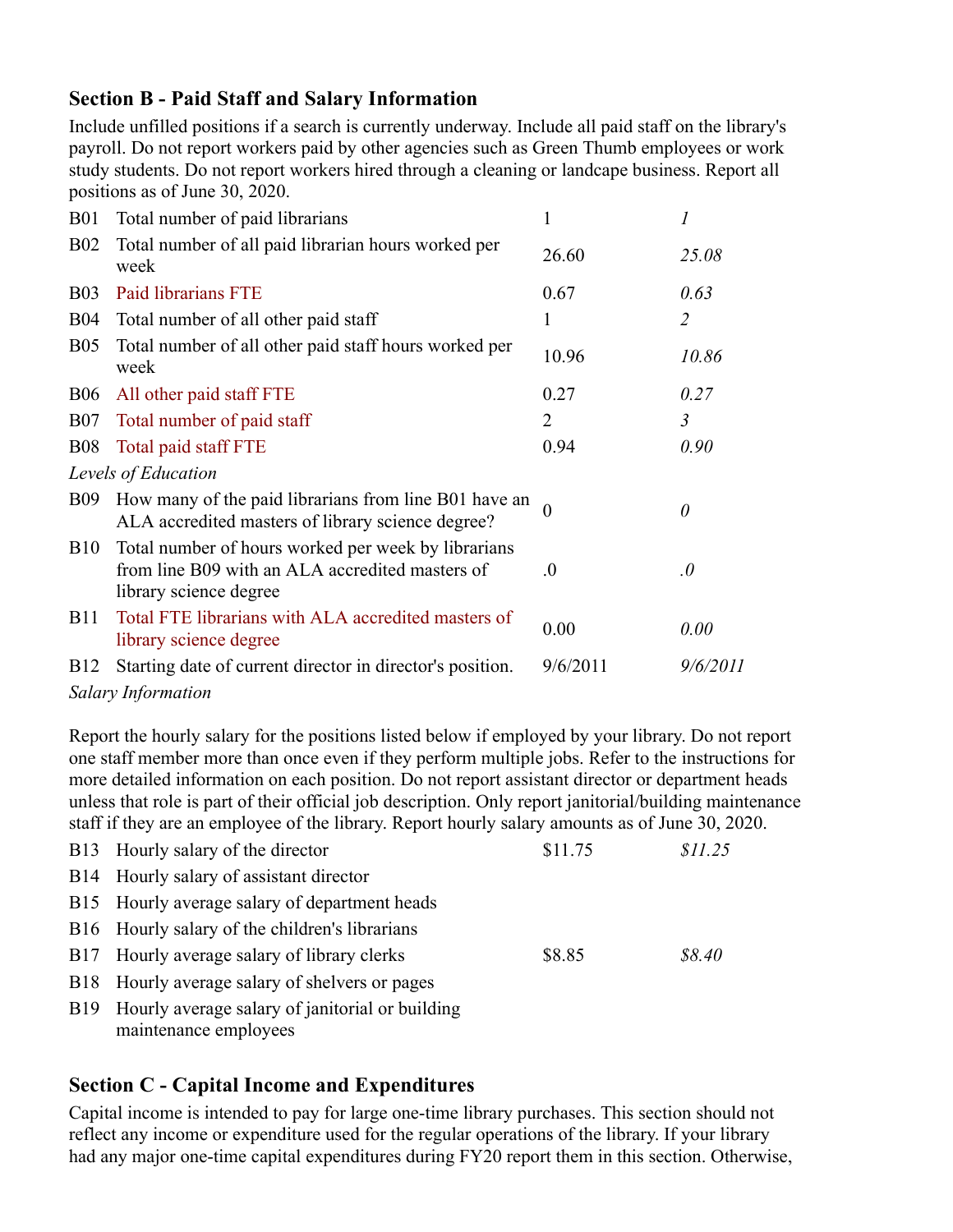skip to section D.

For Capital Income and Expenditures

Show all sources of capital funds for FY20 (July 1, 2019 - June 30, 2020).

If your library does not receive capital income from a source, enter a 0 (zero).

If your library receives capital income from a source, but the amount is unknown, enter N/A.

Report all capital income and expenditures in whole dollars only. Round to the nearest dollar. For Capital Income

Report all income for major capital expenditures, by source of income. Include funds received for:

- Site acquisition
- New buildings, additions to buildings, or renovation of library buildings
- Furnishings, equipment, and initial collections for new buildings, additions, or renovations
- Major building updates or repairs including roof, painting, carpeting, furnace, central air, etc.
- New computer hardware and software used to support library operations, link to networks, or run information products
- Replacement and repair of existing furnishings and equipment
- New vehicles
- Other major one-time projects

## DO NOT REPORT INCOME FOR:

- Regular purchase of library materials Report in section D
- Payments for regular operating costs such as utilities, insurance, etc. Report in section D

No contract the contract of the contract of the contract of the contract of the contract of the contract of the contract of the contract of the contract of the contract of the contract of the contract of the contract of th

- Investments for capital appreciation
- Income passed through to another agency
- Funds unspent in the previous fiscal year (e.g., carryover).

Did your library have any major one-time capital projects in FY20?

YES - check the box and click the SAVE button to display questions C01 - C06. NO - Skip to section D.

Capital Income

Capital Expenditures

# Section D - Operating Income and Expenditures

## OPERATING INCOME

Operating income covers the current and recurrent costs necessary to support the provision of library services. Report income used for operating expenditures by source. Include federal, state,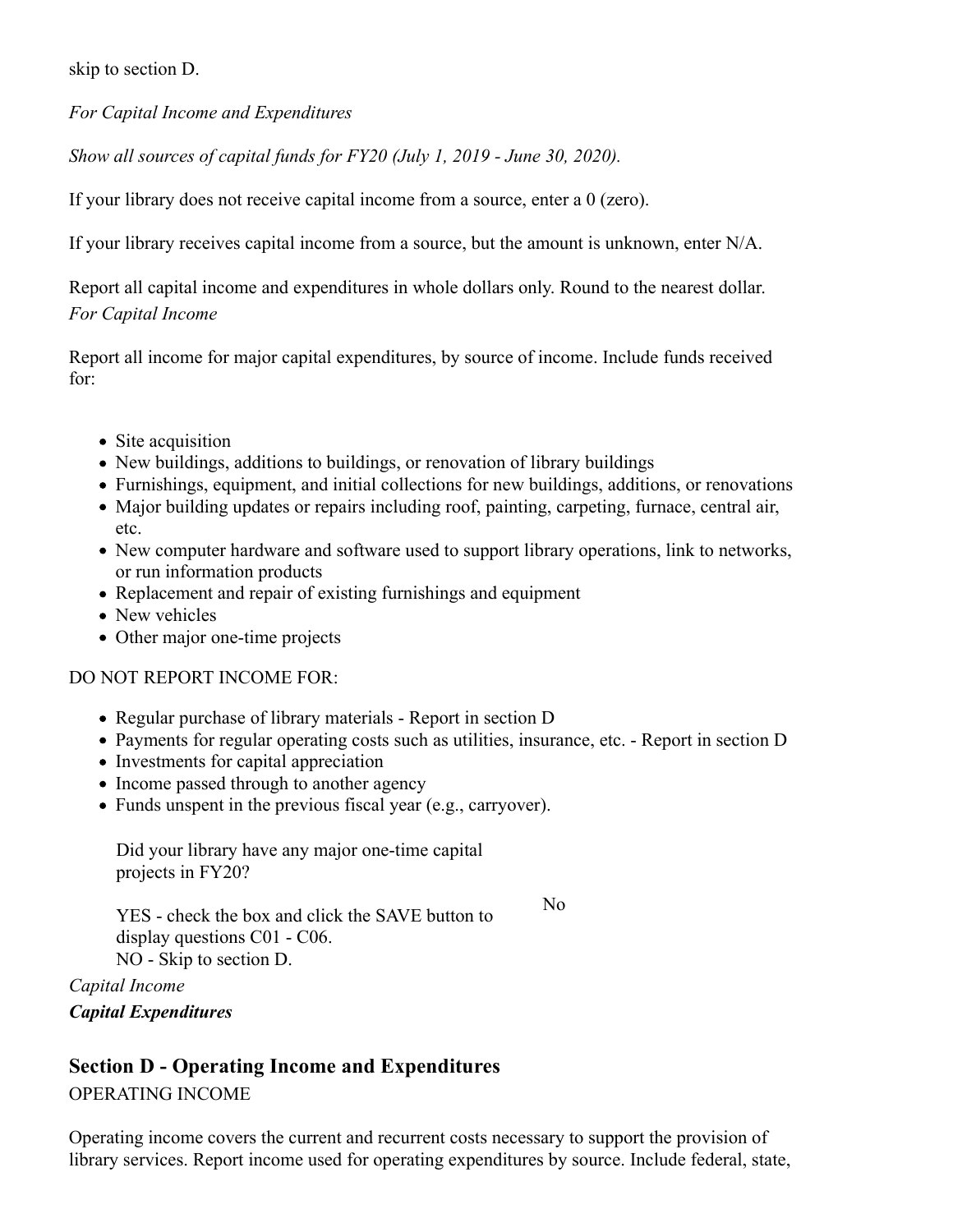local, and non-governmental income.

## REPORT ALL SOURCES OF FUNDS FOR FY20 (JULY 1, 2019 - JUNE 30, 2020).

- If your library does not receive operating income from a source enter a 0 (zero)
- If your library receives operating income from a source, but the amount is unknown, enter N/A
- Report all income in whole dollars only. Round to the nearest dollar

#### DO NOT REPORT

- Income for capital expenditures as reported in Section C
- Contributions to endowments
- Income passed through to another agency
- Funds unspent in the previous fiscal year carryover
- The value of any contributed or in-kind services
- The value of any non-monetary gifts and donations
- E-Rate discounts as income

#### Total Governmental Operating Income

|                 | • If your library does not receive operating income from a source enter a $0$ (zero)<br>• If your library receives operating income from a source, but the amount is unknown, enter<br>N/A<br>• Report all income in whole dollars only. Round to the nearest dollar                                                                             |          |                              |  |
|-----------------|--------------------------------------------------------------------------------------------------------------------------------------------------------------------------------------------------------------------------------------------------------------------------------------------------------------------------------------------------|----------|------------------------------|--|
|                 | DO NOT REPORT                                                                                                                                                                                                                                                                                                                                    |          |                              |  |
|                 | • Income for capital expenditures as reported in Section C<br>• Contributions to endowments<br>• Income passed through to another agency<br>• Funds unspent in the previous fiscal year – carryover<br>• The value of any contributed or in-kind services<br>• The value of any non-monetary gifts and donations<br>• E-Rate discounts as income |          |                              |  |
|                 | <b>Total Governmental Operating Income</b>                                                                                                                                                                                                                                                                                                       |          |                              |  |
| D <sub>01</sub> | City income received from the city's general fund<br>(exclude income from special levies)                                                                                                                                                                                                                                                        | \$30,443 | \$28,602                     |  |
| $D_{02}$        | City income received from special levies                                                                                                                                                                                                                                                                                                         | \$0      | \$0\$                        |  |
| D <sub>03</sub> | County income received from all counties                                                                                                                                                                                                                                                                                                         | \$11,105 | \$11,006                     |  |
| D04             | Income received from contracting cities in Iowa. Do not<br>report income from your own city on this line.                                                                                                                                                                                                                                        | \$0      | $\mathcal{S}^{\prime\prime}$ |  |
| D <sub>05</sub> | Other governmental income received                                                                                                                                                                                                                                                                                                               | \$0      | $\mathcal{S}^{\prime\prime}$ |  |
| D <sub>06</sub> | Total local government operating income received                                                                                                                                                                                                                                                                                                 | \$41,548 | \$39,608                     |  |
| D <sub>07</sub> | State income received from the State Library of Iowa<br>(Enrich Iowa - Direct State Aid, Open Access, ILL<br>Reimbursement) Prefilled and locked by the State<br>Library.                                                                                                                                                                        | \$1,188  | \$1,162                      |  |
|                 | D08 Other income received from the State of Iowa                                                                                                                                                                                                                                                                                                 | \$0      | $\$0$                        |  |
| D <sub>09</sub> | Total state government operating income received                                                                                                                                                                                                                                                                                                 | \$1,188  | \$1,162                      |  |
| D10             | Total federal government income received                                                                                                                                                                                                                                                                                                         | \$0      | $\mathcal{S}^{\mathcal{O}}$  |  |
|                 | <b>Non-Governmental Operating Income</b>                                                                                                                                                                                                                                                                                                         |          |                              |  |
| D <sub>11</sub> | Total non-governmental grants received                                                                                                                                                                                                                                                                                                           | \$0      | $\$0$                        |  |
| D <sub>12</sub> | Endowments and gifts received (only report if money<br>was spent in FY20)                                                                                                                                                                                                                                                                        | \$841    | \$1,003                      |  |
| D <sub>13</sub> | Fines and/or fees received                                                                                                                                                                                                                                                                                                                       | \$311    | \$285                        |  |
| D <sub>14</sub> | Other income received                                                                                                                                                                                                                                                                                                                            | \$201    | \$346                        |  |
| D15             | Total non-governmental operating income received                                                                                                                                                                                                                                                                                                 | \$1,353  | \$1,634                      |  |
|                 | <b>Total Operating Income</b>                                                                                                                                                                                                                                                                                                                    |          |                              |  |
|                 | D16 Total operating income received                                                                                                                                                                                                                                                                                                              | \$44,089 | \$42,404                     |  |
|                 |                                                                                                                                                                                                                                                                                                                                                  |          |                              |  |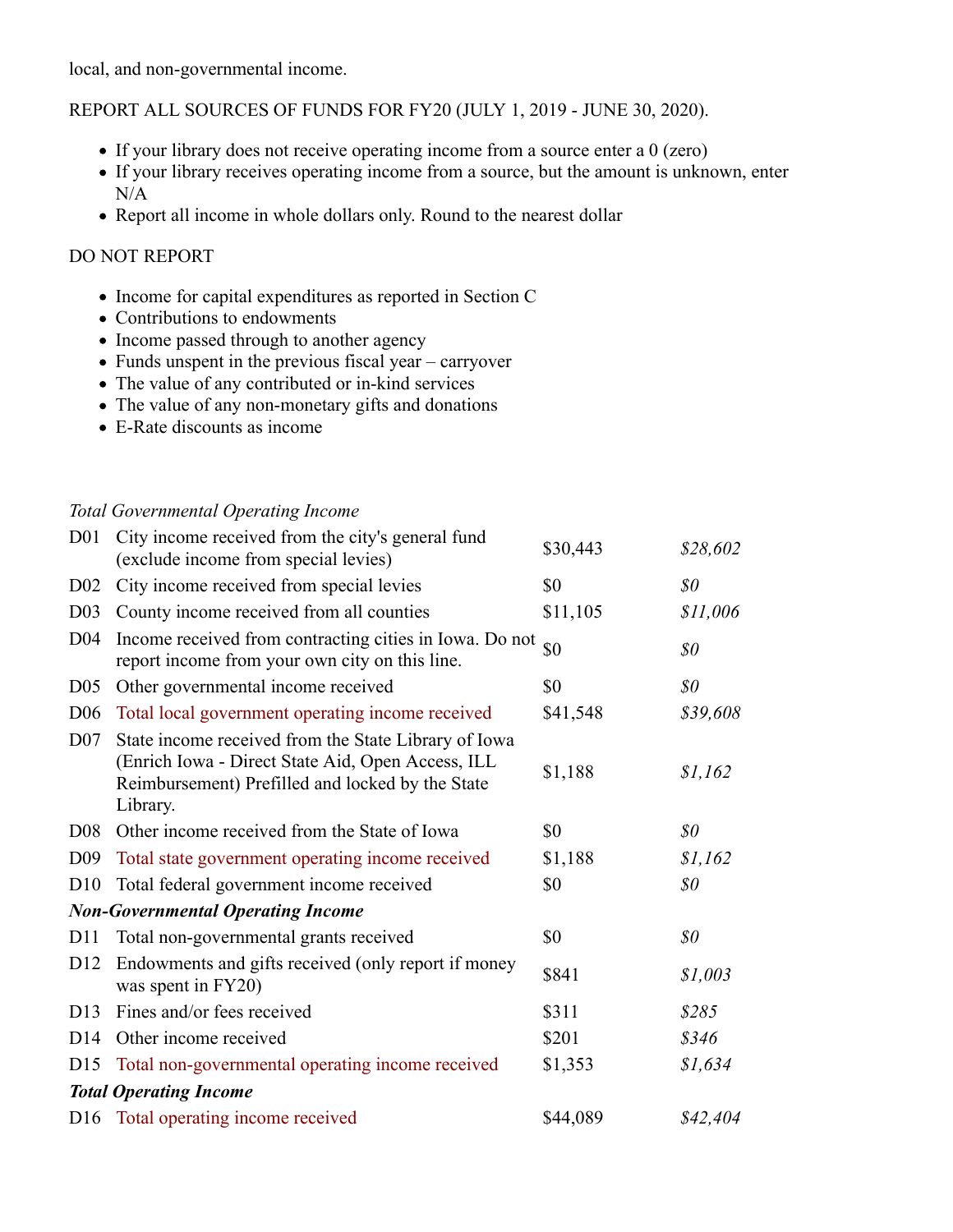## OPERATING EXPENDITURES

Operating expenditures are the current and recurrent costs necessary to support the provision of library services. Significant costs, especially benefits and salaries, that are paid by other taxing agencies (government agencies with the authority to levy taxes) "on behalf of" the library may be included if the information is available. Only such funds that are supported by expenditure documents (such as invoices, contracts, payroll records, etc.) at the point of disbursement should be included.

- If your library does not expend operating funds for an item, enter a 0 (zero)
- If your library expends operating funds for an item, but the amount is unknown, enter N/A
- To ensure accurate reporting, consult your business officer or city clerk regarding this section
- Report only money expended during FY20 (July 1, 2019 June 30, 2020), regardless of when the money may have been received
- Report all expenditures as whole dollars only. Round fractions to the nearest whole dollar

## DO NOT REPORT

- The value of free items
- Estimated Costs
- Capital expenditures as reported in Section C
- E-Rate discounts as expenditures

|                 | REPORT ALL EXPENDITURES INCLUDING GRANTS AND COOPERATIVE<br>ARRANGEMENTS.                                                                                                                                                                                                                                                                                                                                                                                                                                                    |          |                             |
|-----------------|------------------------------------------------------------------------------------------------------------------------------------------------------------------------------------------------------------------------------------------------------------------------------------------------------------------------------------------------------------------------------------------------------------------------------------------------------------------------------------------------------------------------------|----------|-----------------------------|
|                 | • If your library does not expend operating funds for an item, enter a $0$ (zero)<br>• If your library expends operating funds for an item, but the amount is unknown, enter N/A<br>• To ensure accurate reporting, consult your business officer or city clerk regarding this<br>section<br>• Report only money expended during FY20 (July 1, 2019 - June 30, 2020), regardless of<br>when the money may have been received<br>• Report all expenditures as whole dollars only. Round fractions to the nearest whole dollar |          |                             |
|                 | <b>DO NOT REPORT</b>                                                                                                                                                                                                                                                                                                                                                                                                                                                                                                         |          |                             |
|                 | • The value of free items<br>• Estimated Costs<br>• Capital expenditures as reported in Section C<br>• E-Rate discounts as expenditures                                                                                                                                                                                                                                                                                                                                                                                      |          |                             |
|                 | D17 Total salaries and wages expenditures (before<br>deductions)                                                                                                                                                                                                                                                                                                                                                                                                                                                             | \$18,386 | \$18,939                    |
| D18             | Total employee benefits expenditures (health insurance,<br>Social Security tax, retirement, etc.) This amount<br>cannot be \$0. If you are unsure of benefits amount,<br>report N/A.                                                                                                                                                                                                                                                                                                                                         | \$2,894  | \$2,918                     |
| D <sub>19</sub> | Total staff expenditures                                                                                                                                                                                                                                                                                                                                                                                                                                                                                                     | \$21,280 | \$21,857                    |
| D20             | Print physical collection expenditures                                                                                                                                                                                                                                                                                                                                                                                                                                                                                       | \$4,104  | \$3,281                     |
| D21             | Audio physical collection expenditures -- All physical<br>formats, including tape, CDs, etc. Do not report<br>downloadable expenditures on this line.                                                                                                                                                                                                                                                                                                                                                                        | \$0      | \$25                        |
| D <sub>22</sub> | Video physical collection expenditures -- All physical<br>formats, including tape, Blu-Ray, DVD, etc. Do not<br>report downloadable expenditures on this line.                                                                                                                                                                                                                                                                                                                                                               | \$319    | \$556                       |
| D23             | Other physical collection expenditures for any materials<br>not listed above (puzzles, art prints, puppets, cake pans, \$1,067<br>$etc.$ )                                                                                                                                                                                                                                                                                                                                                                                   |          | $\mathcal{S}^{\mathcal{O}}$ |
| D <sub>24</sub> | Total physical non-print collection expenditures                                                                                                                                                                                                                                                                                                                                                                                                                                                                             | \$1,386  | \$581                       |
| D <sub>25</sub> | Total physical collection expenditures                                                                                                                                                                                                                                                                                                                                                                                                                                                                                       | \$5,490  | \$3,862                     |
| D <sub>26</sub> | Bridges e-book collection expenditures. Report Bridges<br>e-book expenditures only. Prefilled and locked by the<br>State Library.                                                                                                                                                                                                                                                                                                                                                                                            | \$215    | \$206                       |
|                 |                                                                                                                                                                                                                                                                                                                                                                                                                                                                                                                              |          |                             |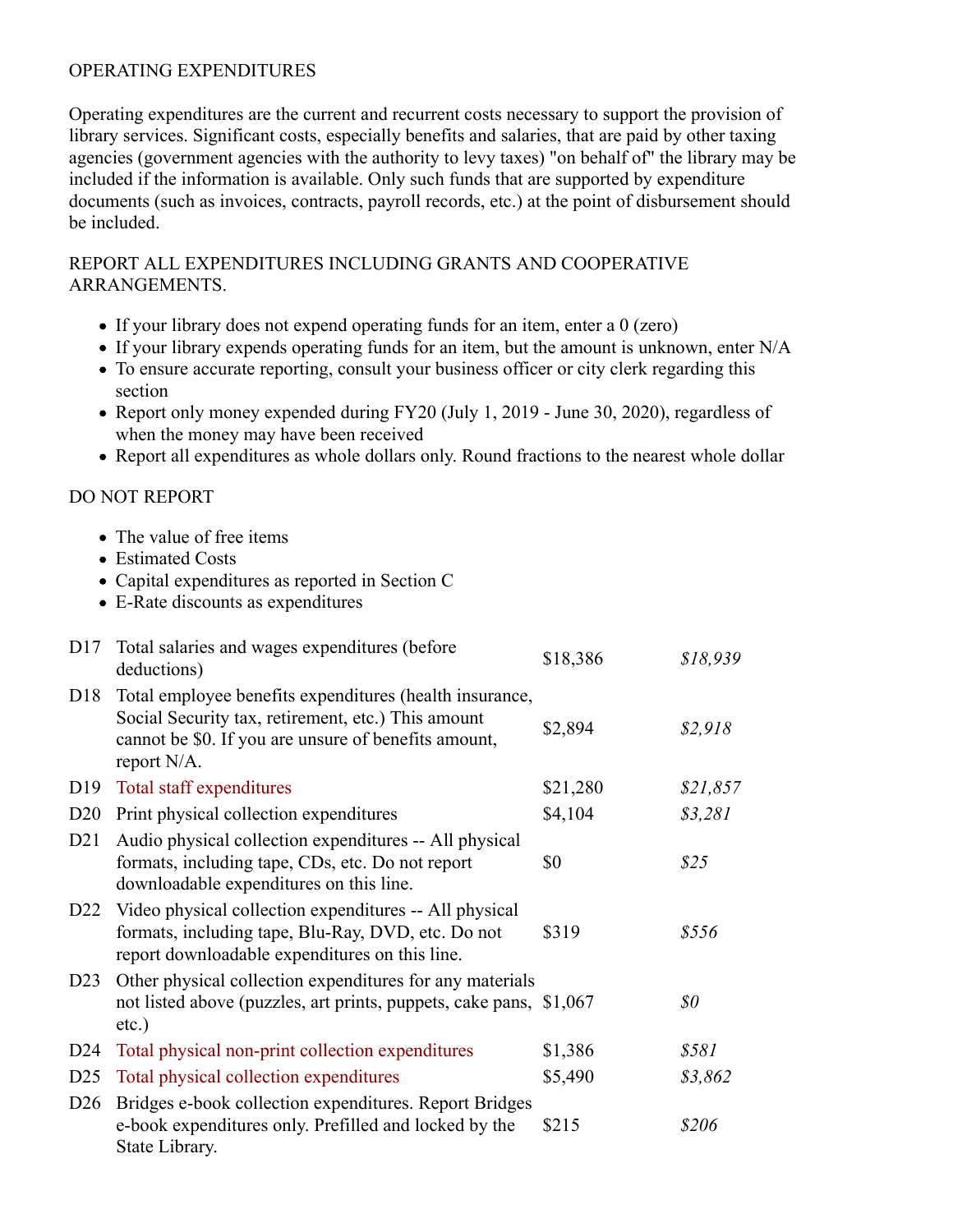| D27                    | All other e-book collection expenditures. Report<br>Advantage e-book expenditures on this line.                                                                                                               | \$2      | $\$0$                        |
|------------------------|---------------------------------------------------------------------------------------------------------------------------------------------------------------------------------------------------------------|----------|------------------------------|
| D <sub>28</sub>        | Total e-book collection expenditures                                                                                                                                                                          | \$217    | \$206                        |
| D29                    | Bridges downloadable audio collection expenditures.<br>Report Bridges expenditures only. Prefilled and locked<br>by the State Library.                                                                        | \$215    | \$206                        |
| D30                    | All other downloadable audio collection expenditures.<br>Report Advantage downloadable audio expenditures on \$0<br>this line.                                                                                |          | $\mathcal{S}^{\prime\prime}$ |
| D31                    | Total downloadable audio collection expenditures                                                                                                                                                              | \$215    | \$206                        |
| D32                    | Bridges downloadable video collection expenditures.<br>Report Bridges expenditures only. Prefilled and locked<br>by the State Library.                                                                        | \$9      | \$08                         |
|                        | D33 All other downloadable video collection expenditures.<br>Report Advantage downloadable video expenditures on \$0<br>this line.                                                                            |          | \$0\$                        |
|                        | D34 Total downloadable video collection expenditures                                                                                                                                                          | \$9      | \$8                          |
| D35                    | Gale, Credo, Transparent Languages, and Bridges<br>Magazine expenditures. Prefilled and locked by the<br>State Library.                                                                                       | \$81     | \$81                         |
| D36                    | All other Electronic Information collection<br>expenditures. Do not report expenditures for products<br>subsidized or managed by the State Library such as<br>Gale, Credo, Transparent Languages, or Bridges. | \$0      | \$0\$                        |
| D37                    | Total Electronic Information collection expenditures                                                                                                                                                          | \$81     | \$81                         |
| D38                    | Total downloadable and Electronic Information<br>collection expenditures                                                                                                                                      | \$522    | \$501                        |
|                        | D39 Total collection expenditures                                                                                                                                                                             | \$6,012  | \$4,363                      |
| D40                    | All other operating expenditures (phone, lights, heating,                                                                                                                                                     | \$9,355  | \$8,266                      |
| D41                    | cooling, Internet access, insurance, etc.)<br>Total of all operating expenditures                                                                                                                             | \$36,647 | \$34,486                     |
|                        | <b>Section E - Library Collection</b>                                                                                                                                                                         |          |                              |
|                        | NUMBER HELD AT START OF YEAR - The number of volumes owned by the library at the<br>start of the fiscal year (July 1, 2019).                                                                                  |          |                              |
|                        | NUMBER ADDED DURING FISCAL YEAR - The number of volumes added to the collection<br>during the fiscal year whether through purchase or donation.                                                               |          |                              |
|                        | WITHDRAWN DURING FISCAL YEAR - The number of volumes weeded, lost, or removed<br>for any other reason during the fiscal year.                                                                                 |          |                              |
|                        | NUMBER HELD AT END OF YEAR - The number of volumes owned by the library at the end<br>of the fiscal year (June 30, 2020).                                                                                     |          |                              |
|                        | Printed books (# of volumes), held at start of year                                                                                                                                                           | 7,063    | 7,150                        |
| E <sub>01</sub><br>E02 | Printed books (# of volumes), added during year                                                                                                                                                               | 480      | 415                          |

## Section E - Library Collection

| E01 Printed books (# of volumes), held at start of year | 7,063 | 7,150 |
|---------------------------------------------------------|-------|-------|
|                                                         |       |       |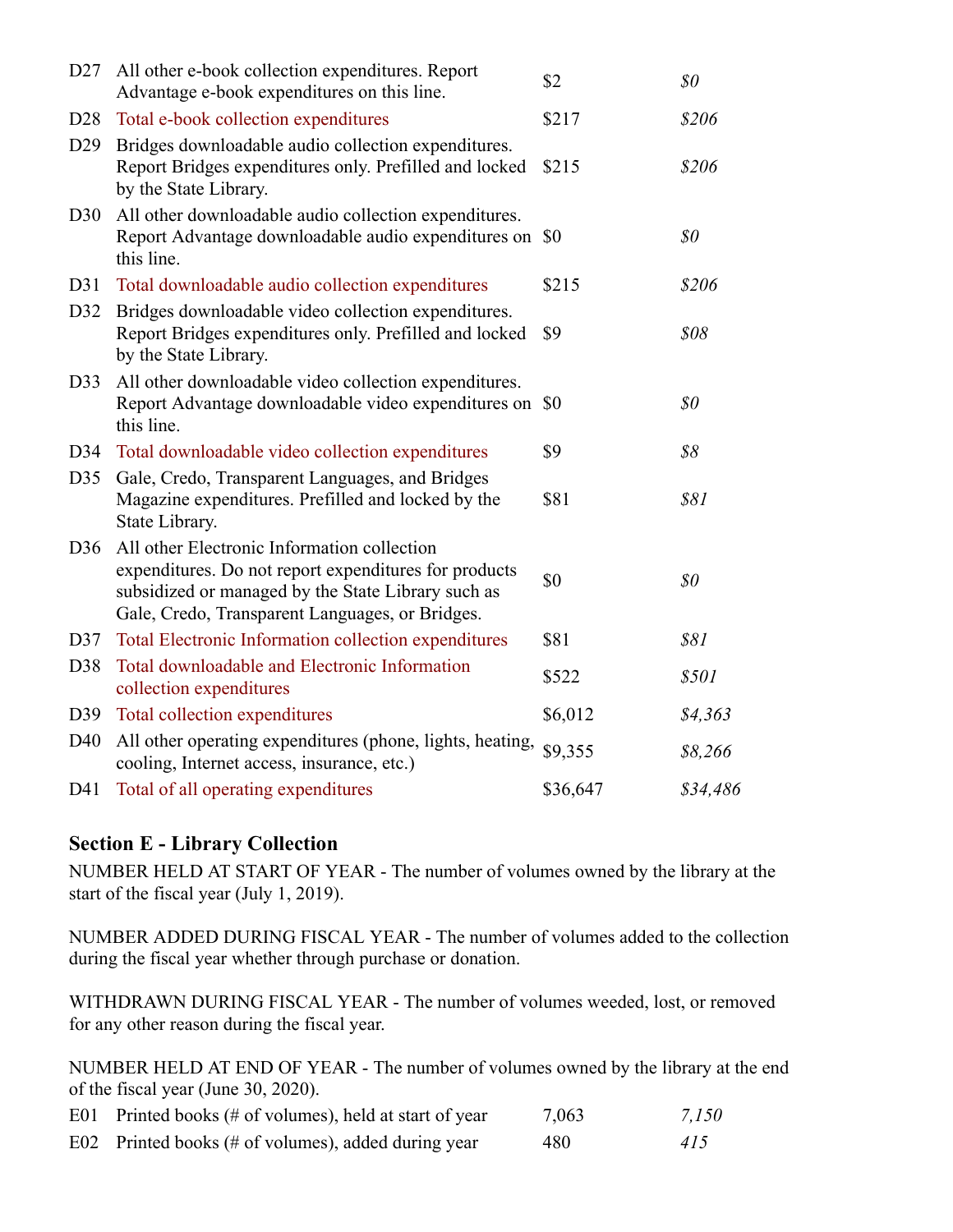| E03                                | Printed books (# of volumes), withdrawn during year                                                                                                  | 172              | 502              |
|------------------------------------|------------------------------------------------------------------------------------------------------------------------------------------------------|------------------|------------------|
| E <sub>04</sub><br>E <sub>05</sub> | Printed books (# of volumes), held at end of year<br>Bridges e-books, held at end of year. Prefilled and                                             | 7,371<br>59781   | 7,063<br>49,444  |
| E06                                | locked by the State Library.<br>All other e-books held at end of year. Do not report                                                                 |                  |                  |
|                                    | Bridges or Freegal downloads here. Include Advantage 1<br>titles here.                                                                               |                  | 0                |
| E07                                | Total e-books held at end of year                                                                                                                    | 59,782           | 49,444           |
| E <sub>08</sub>                    | Total books (print and e-books), held at end of year.                                                                                                | 67,153           | 56,507           |
| E09                                | Audio materials (# of physical volumes), held at start of<br>year                                                                                    | 78               | 87               |
| E10                                | Audio materials (# of physical volumes), added during<br>year                                                                                        |                  | 0                |
| E11                                | Audio materials $(\# \text{ of physical volumes})$ , withdrawn<br>during year                                                                        | $\boldsymbol{0}$ | 9                |
| E12                                | Audio materials (# of physical volumes), held at end of<br>year                                                                                      | 79               | 78               |
| E13                                | Bridges downloadable audio materials, held at end of<br>year. Prefilled and locked by State Library.                                                 | 27368            | 22,519           |
| E14                                | All other downloadable audio materials, held at end of<br>year. Do not report Bridges or Freegal downloads here. 0<br>Include Advantage titles here. |                  | $\theta$         |
| E15                                | Total downloadable audio materials, held at end of year 27,368                                                                                       |                  | 22,519           |
| E16                                | Total audio materials (physical and downloadable), held<br>at end of year.                                                                           | 27,447           | 22,597           |
| E17                                | Video materials (# of physical volumes), held at start of<br>year                                                                                    | 1,050            | 964              |
| E18                                | Video materials (# of physical volumes), added during<br>year                                                                                        | 78               | 86               |
| E19                                | Video materials (# of physical volumes), withdrawn<br>during year                                                                                    | $\mathbf 1$      | 0                |
| E20                                | Video materials (# of physical volumes), held at end of<br>year                                                                                      | 1,127            | 1,050            |
| E21                                | Bridges downloadable video materials, held at end of<br>year. Prefilled and locked by the State Library                                              | 50               | 50               |
| E22                                | All other downloadable video materials, held at end of<br>year. Do not report Bridges or Freegal downloads here. 0<br>Include Advantage titles here. |                  | $\theta$         |
| E23                                | Total Downloadable video materials, held at end of year 50                                                                                           |                  | 50               |
| E24                                | Total video materials (physical and downloadable), held<br>at end of year                                                                            | 1,177            | 1,100            |
| E25                                | Other library materials (# of physical volumes), held at<br>start of year                                                                            | 51               | 50               |
| E26                                | Other library materials (# of physical volumes), added<br>during year                                                                                | 20               | $\boldsymbol{l}$ |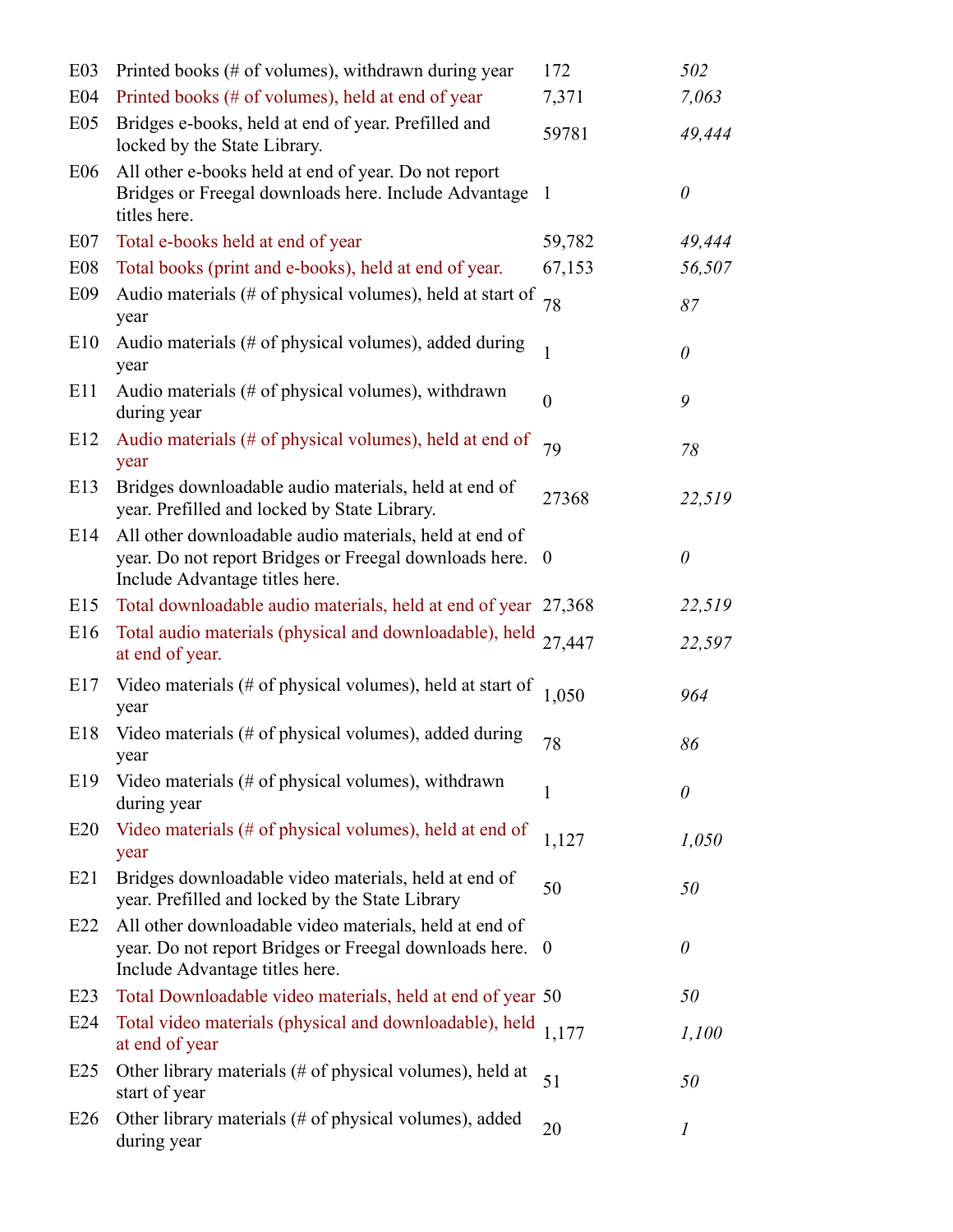| E27 | Other library materials (# of physical volumes),<br>withdrawn during year                                                                                                                | $\overline{0}$ | $\theta$       |
|-----|------------------------------------------------------------------------------------------------------------------------------------------------------------------------------------------|----------------|----------------|
| E28 | Other library materials (# of physical volumes), held at<br>end of year                                                                                                                  | 71             | 51             |
| E29 | Total physical volumes, held at start of year                                                                                                                                            | 8,242          | 8,251          |
| E30 | Total physical volumes, added during year                                                                                                                                                | 579            | 502            |
| E31 | Total physical volumes, withdrawn during year                                                                                                                                            | 173            | 511            |
| E32 | Total physical volumes, held at end of year                                                                                                                                              | 8,648          | 8,242          |
| E33 | Total downloadable materials, held at end of year                                                                                                                                        | 87,200         | 72,013         |
| E34 | Total physical and downloadable volumes, held at end<br>of year                                                                                                                          | 95,848         | 80,255         |
|     | <b>Licensed Databases</b>                                                                                                                                                                |                |                |
|     | Refer to the State Library of Iowa's website to determine how databases and other electronic<br>resources are counted. http://www.statelibraryofiowa.org/ld/a-b/statistics/eleresannsurv |                |                |
| E35 | Number of licensed databases funded locally or by                                                                                                                                        |                |                |
|     | other non-state funded cooperative agreements (or<br>consortia) within the state or region.                                                                                              | 1              | $\overline{I}$ |
| E36 | Number of licensed databases funded by the state                                                                                                                                         |                |                |
|     | government or The State Library of Iowa. Count Gale                                                                                                                                      |                |                |
|     | as 41, Credo Reference as 1, Chilton Library as 1,                                                                                                                                       | 45             | 45             |
|     | Transparent Languages as 1, and Brainfuse as 1.<br>Maximum amount for this line is 45. Prefilled and locke                                                                               |                |                |
|     |                                                                                                                                                                                          |                |                |

## Licensed Databases

| E35             | Number of licensed databases funded locally or by<br>other non-state funded cooperative agreements (or<br>consortia) within the state or region.                                                                                                                                                                                                                                                                                                             |           |              |
|-----------------|--------------------------------------------------------------------------------------------------------------------------------------------------------------------------------------------------------------------------------------------------------------------------------------------------------------------------------------------------------------------------------------------------------------------------------------------------------------|-----------|--------------|
| E36             | Number of licensed databases funded by the state<br>government or The State Library of Iowa. Count Gale<br>as 41, Credo Reference as 1, Chilton Library as 1,<br>Transparent Languages as 1, and Brainfuse as 1.<br>Maximum amount for this line is 45. Prefilled and locke                                                                                                                                                                                  | 45        | 45           |
| E37             | <b>Total licensed databases</b>                                                                                                                                                                                                                                                                                                                                                                                                                              | 46        | 46           |
|                 | <b>Section F - Circulation</b><br>Report circulation for FY20 (July 1, 2019 to June 30, 2020). Circulation should only be counted<br>for items checked out of the library's collection for use outside of the library, including renewals.<br>DO NOT count automatic renewals as circulation. DO NOT count in-house use or computer use<br>as circulation. COVID-19 note: make sure to report items checked out through curb-side service<br>as circulation. |           |              |
|                 | Circulation Transactions of Physical Items                                                                                                                                                                                                                                                                                                                                                                                                                   |           |              |
| F <sub>01</sub> | Adult books                                                                                                                                                                                                                                                                                                                                                                                                                                                  | 948       | 1,023        |
| F <sub>02</sub> | Young adult books                                                                                                                                                                                                                                                                                                                                                                                                                                            | 52        | 69           |
| F03             | Children's books                                                                                                                                                                                                                                                                                                                                                                                                                                             | 553       | 625          |
| F04             | Video recordings (physical formats)                                                                                                                                                                                                                                                                                                                                                                                                                          | 653       | 1,108        |
|                 | $E_0$                                                                                                                                                                                                                                                                                                                                                                                                                                                        | $\bigcap$ | $\mathbf{O}$ |

# Section F - Circulation

|                  | $\frac{1}{2}$                                                                                                                                                                                                                                                                                                                                                                                                              |                  |          |
|------------------|----------------------------------------------------------------------------------------------------------------------------------------------------------------------------------------------------------------------------------------------------------------------------------------------------------------------------------------------------------------------------------------------------------------------------|------------------|----------|
| E36              | Number of licensed databases funded by the state<br>government or The State Library of Iowa. Count Gale<br>as 41, Credo Reference as 1, Chilton Library as 1,<br>Transparent Languages as 1, and Brainfuse as 1.<br>Maximum amount for this line is 45. Prefilled and locke                                                                                                                                                | 45               | 45       |
| E37              | <b>Total licensed databases</b>                                                                                                                                                                                                                                                                                                                                                                                            | 46               | 46       |
|                  | <b>Section F - Circulation</b>                                                                                                                                                                                                                                                                                                                                                                                             |                  |          |
|                  | Report circulation for FY20 (July 1, 2019 to June 30, 2020). Circulation should only be counted<br>for items checked out of the library's collection for use outside of the library, including renewals.<br>DO NOT count automatic renewals as circulation. DO NOT count in-house use or computer use<br>as circulation. COVID-19 note: make sure to report items checked out through curb-side service<br>as circulation. |                  |          |
|                  | Circulation Transactions of Physical Items                                                                                                                                                                                                                                                                                                                                                                                 |                  |          |
| F <sub>0</sub> 1 | Adult books                                                                                                                                                                                                                                                                                                                                                                                                                | 948              | 1,023    |
| F02              | Young adult books                                                                                                                                                                                                                                                                                                                                                                                                          | 52               | 69       |
| F <sub>03</sub>  | Children's books                                                                                                                                                                                                                                                                                                                                                                                                           | 553              | 625      |
| F <sub>04</sub>  | Video recordings (physical formats)                                                                                                                                                                                                                                                                                                                                                                                        | 653              | 1,108    |
| F05              | Audio recordings (physical formats)                                                                                                                                                                                                                                                                                                                                                                                        | $\overline{2}$   | 8        |
| F06              | Serials (physical formats)                                                                                                                                                                                                                                                                                                                                                                                                 | 61               | 63       |
| F07              | All other physical items (CD-ROM based products,<br>puzzles, art prints, pamphlets, cake pans, puppets, etc.)                                                                                                                                                                                                                                                                                                              | $\boldsymbol{0}$ | $\theta$ |
| F08              | Total PHYSICAL circulation by material type                                                                                                                                                                                                                                                                                                                                                                                | 2,269            | 2,896    |
|                  | Lines F09 and F10 should be reported as individual counts. They do not need to add up to a total.<br>These counts are part of the physical total as reported on line F08. Do not count electronic use for                                                                                                                                                                                                                  |                  |          |

Lines F09 and F10 should be reported as individual counts. They do not need to add up to a total. These counts are part of the physical total as reported on line F08. Do not count electronic use for lines F09 or F10.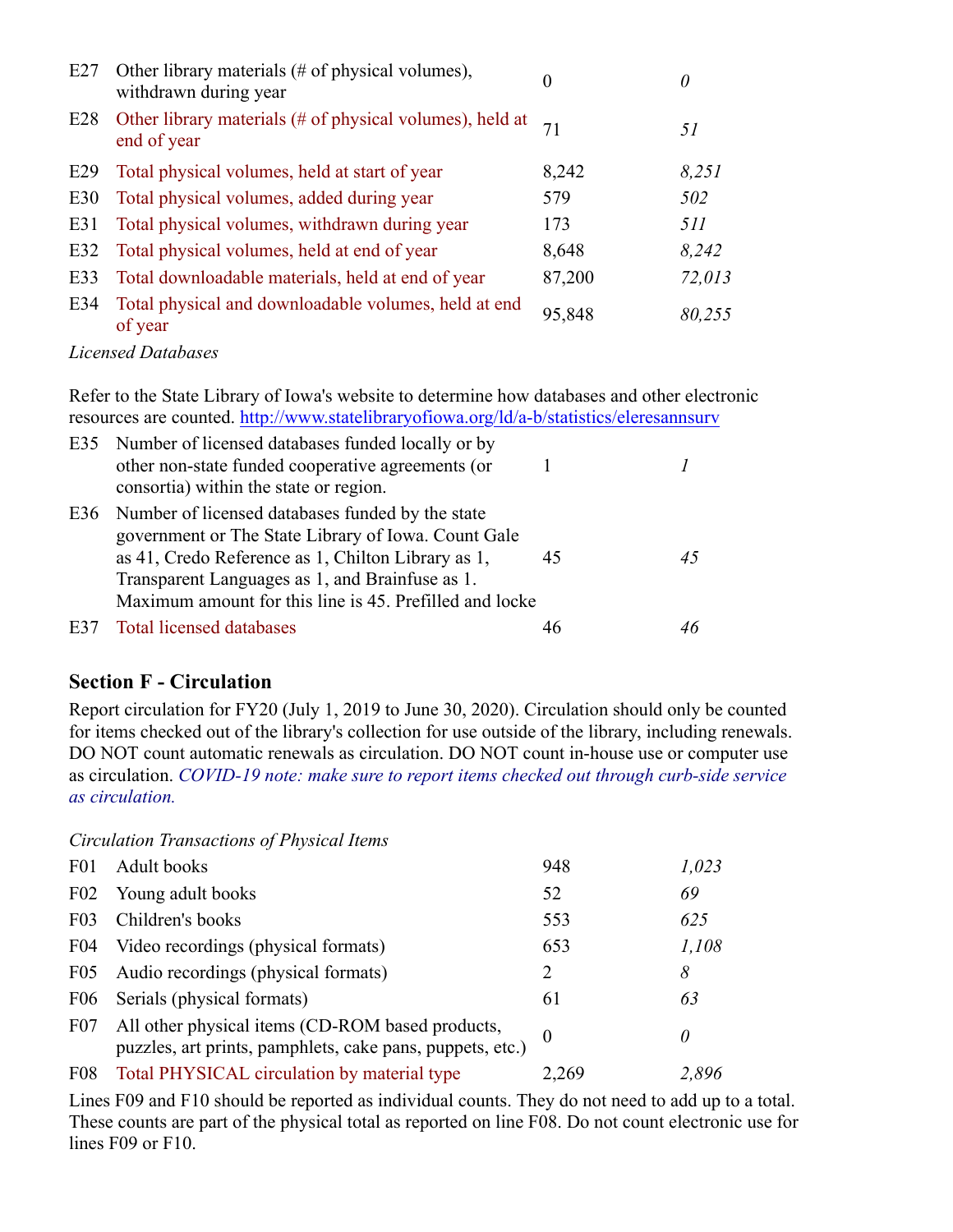| F <sub>09</sub> | Circulation to the rural population of your own county                                                                                                                                                                                                      | 422              | 480      |
|-----------------|-------------------------------------------------------------------------------------------------------------------------------------------------------------------------------------------------------------------------------------------------------------|------------------|----------|
| F10             | Total physical circulation of all materials cataloged as<br>"children's"                                                                                                                                                                                    | 553              | 625      |
|                 | Use of Downloadable Material                                                                                                                                                                                                                                |                  |          |
| F11             | Bridges e-books, including use of Advantage titles.<br>Prefilled and locked by the State Library.                                                                                                                                                           | 435              | 416      |
| F <sub>12</sub> | All other e-books                                                                                                                                                                                                                                           | 1                | 0        |
| F13             | Total use of e-books                                                                                                                                                                                                                                        | 436              | 416      |
| F14             | Bridges downloadable video recordings, including use<br>of Advantage titles. Prefilled and locked by the State<br>Library.                                                                                                                                  | $\theta$         | 0        |
| F15             | All other downloadable video recordings - do not<br>include Freegal or similar.                                                                                                                                                                             | $\boldsymbol{0}$ | 0        |
| F16             | Total use of downloadable video recordings                                                                                                                                                                                                                  | $\boldsymbol{0}$ | 0        |
| F17             | Bridges downloadable audio recordings, including use<br>of Advantage titles. Prefilled and locked by the State<br>Library.                                                                                                                                  | 40               | 60       |
| F18             | All other downloadable audio recordings - do not<br>include Freegal or similar.                                                                                                                                                                             | $\boldsymbol{0}$ | $\theta$ |
| F <sub>19</sub> | Total use of downloadable audio recordings                                                                                                                                                                                                                  | 40               | 60       |
| F20             | Bridges electronic serials - including use of Advantage<br>titles. Prefilled and locked by the State Library.                                                                                                                                               | 3                | $\theta$ |
| F21             | All other electonic serials - Include RB Digital or<br>similar.                                                                                                                                                                                             | $\boldsymbol{0}$ | 0        |
| F <sub>22</sub> | Total use of electronic serials                                                                                                                                                                                                                             | 3                | 0        |
| F23             | Total use of downloadable materials                                                                                                                                                                                                                         | 479              | 476      |
|                 | Successful Retrieval of Electronic Information (Database Use)                                                                                                                                                                                               |                  |          |
| F24             | Successful retrieval of Electronic Information from<br>Gale, Credo, Transparent Languages and Brainfuse.<br>This used to be called Licensed database use. Prefilled<br>and locked by the State Library.                                                     | 108              | 27       |
| F25             | Successful retrieval of all other Electronic Information<br>funded locally or by other non-state funded cooperative<br>agreements. Do not count users, sessions, website hits, 0<br>or online catalog use. This used to be called Licensed<br>database use. |                  | 0        |
| F26             | Total successful retrieval of Electronic Information.                                                                                                                                                                                                       | 108              | 27       |
|                 | Circulation and Use Totals                                                                                                                                                                                                                                  |                  |          |
| F27             | Total Circulation of physical and downloadable<br>materials (This is the same as Total circulation by<br>material type on previous year's surveys).                                                                                                         | 2,748            | 3,372    |
|                 | F28 Total Electronic materials use (Total downloadable use<br>plus Total successful retrieval of Electronic<br>Information)                                                                                                                                 | 587              | 503      |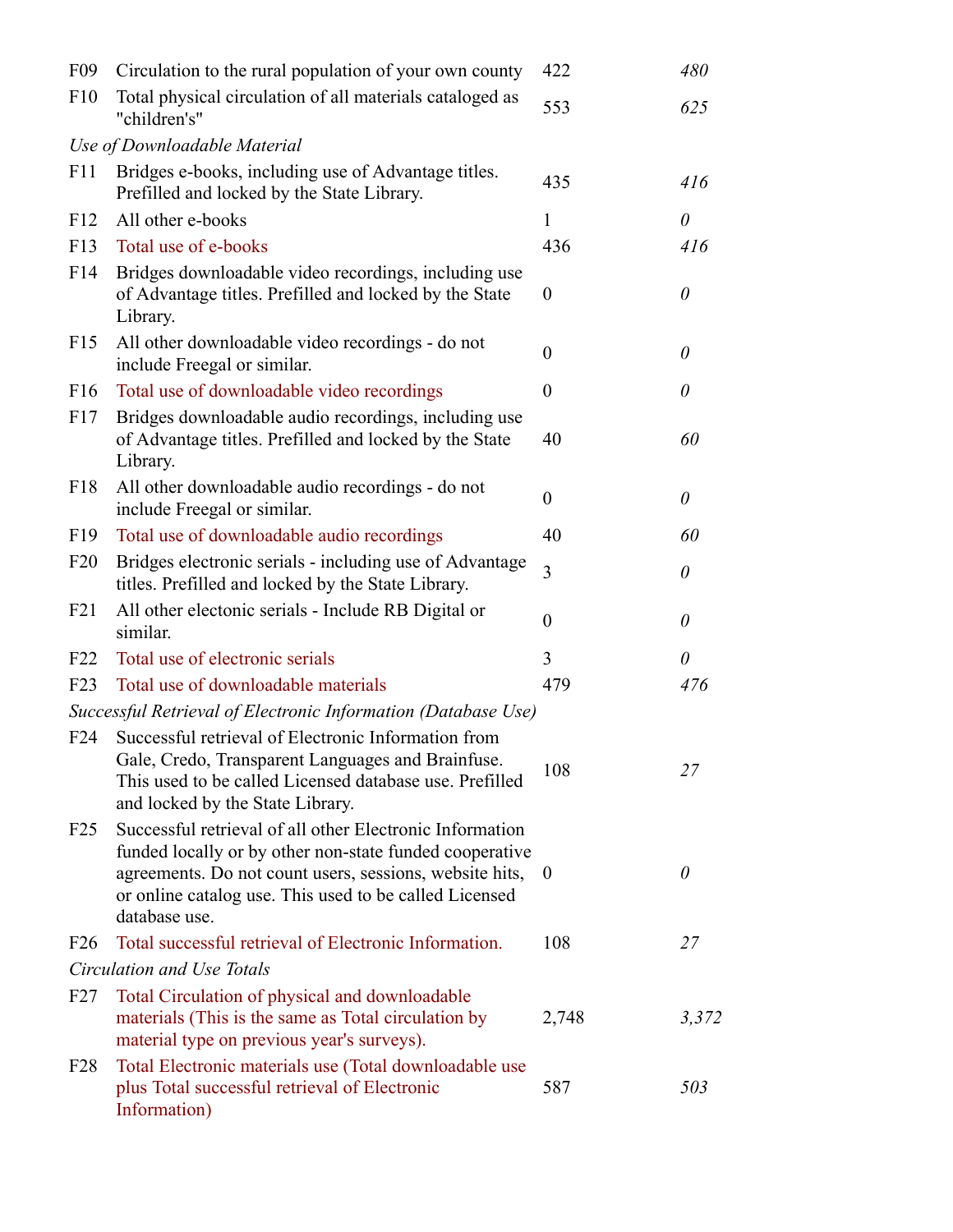| F29 Total Collection use (Total circulation of physical and                                                               |       |       |  |
|---------------------------------------------------------------------------------------------------------------------------|-------|-------|--|
| downloadable items plus successful retrieval of<br>Electronic Information. This is not the total of $F27 + F$<br>$F28$ ). | 2,856 | 3.399 |  |

#### Interlibrary Loan

| Total Collection use (Total circulation of physical and<br>downloadable items plus successful retrieval of<br>Electronic Information. This is not the total of $F27 + F2$<br>F28).                          | 2,856             | 3,399            |  |  |  |
|-------------------------------------------------------------------------------------------------------------------------------------------------------------------------------------------------------------|-------------------|------------------|--|--|--|
|                                                                                                                                                                                                             |                   |                  |  |  |  |
| The State Library will automatically fill in data from the SILO ILL service. If your library only<br>uses SILO for ILL, you can skip F30 to F35. Examples of other ILL services are OCLC or print<br>forms. |                   |                  |  |  |  |
| ILL Received from other libraries using the SILO ILL<br>service. Prefilled and locked by the State Library.                                                                                                 | 139               | 130              |  |  |  |
| ILL Received from other libraries using all other ILL<br>services. Do not report SILO ILL on this line.                                                                                                     | $\boldsymbol{0}$  | $\boldsymbol{l}$ |  |  |  |
| Total Interlibrary Loan received from other libraries                                                                                                                                                       | 139               | 131              |  |  |  |
| ILL Provided to other libraries using the SILO ILL<br>service. Prefilled and locked by the State Library.                                                                                                   | 66                | 101              |  |  |  |
| ILL Provided to other libraries using all other ILL<br>services. Do not report SILO ILL on this line.                                                                                                       | $\boldsymbol{0}$  | $\theta$         |  |  |  |
| Total Interlibrary Loan provided to other libraries                                                                                                                                                         | 66                | 101              |  |  |  |
| Current total number of registered users as of June 30,<br>2020                                                                                                                                             | 1,421             | 1,374            |  |  |  |
| <b>Section G - Program Attendance and Other Services</b>                                                                                                                                                    |                   |                  |  |  |  |
|                                                                                                                                                                                                             | Interlibrary Loan |                  |  |  |  |

## Section G - Program Attendance and Other Services

#### Program Attendance

When reporting the number of programs, count the total number of events. A story time held once a week for a year is counted as 52, not as one.

When reporting attendees, count total number of attendees regardless of the age. A children's program attended by 10 children and 10 adults is counted as 20, not as 10.

Live, virtual programs are conducted via a Web conferencing or webinar platform during which a library staff member (or other party sponsored by the library) is presenting to or interacting with an audience in real-time. These are considered programs for survey purposes and should be added into programming counts as indicated below. When reporting the number of programs, count the total number of events. A story time held on<br>a week for a year is counted as 52, not as one.<br>When reporting attendees, count total number of attendees regardless of the age When reporting attendees, count total number of attendees regardless of the aprogram attended by 10 children and 10 adults is counted as 20, not as 10.<br>Live, virtual programs are conducted via a Web conferencing or webina

Recordings of program content include video or audio recordings created by a library staff person (or other party sponsored by the library) and posted to a video or audio hosting platform for the audience to view or list to on-demand. Do not include promotional or marketing content. Recordings of program content are counted separately as indicated below.

Programs designed for adults, families, cross generational, all-ages, etc. should be reported on lines G13 TO G18.

- G01 Total number of in-person library programs for children  $19$ <br>(NEW)
- G02 Total number of live virtual library programs for<br>children (NEW COVID)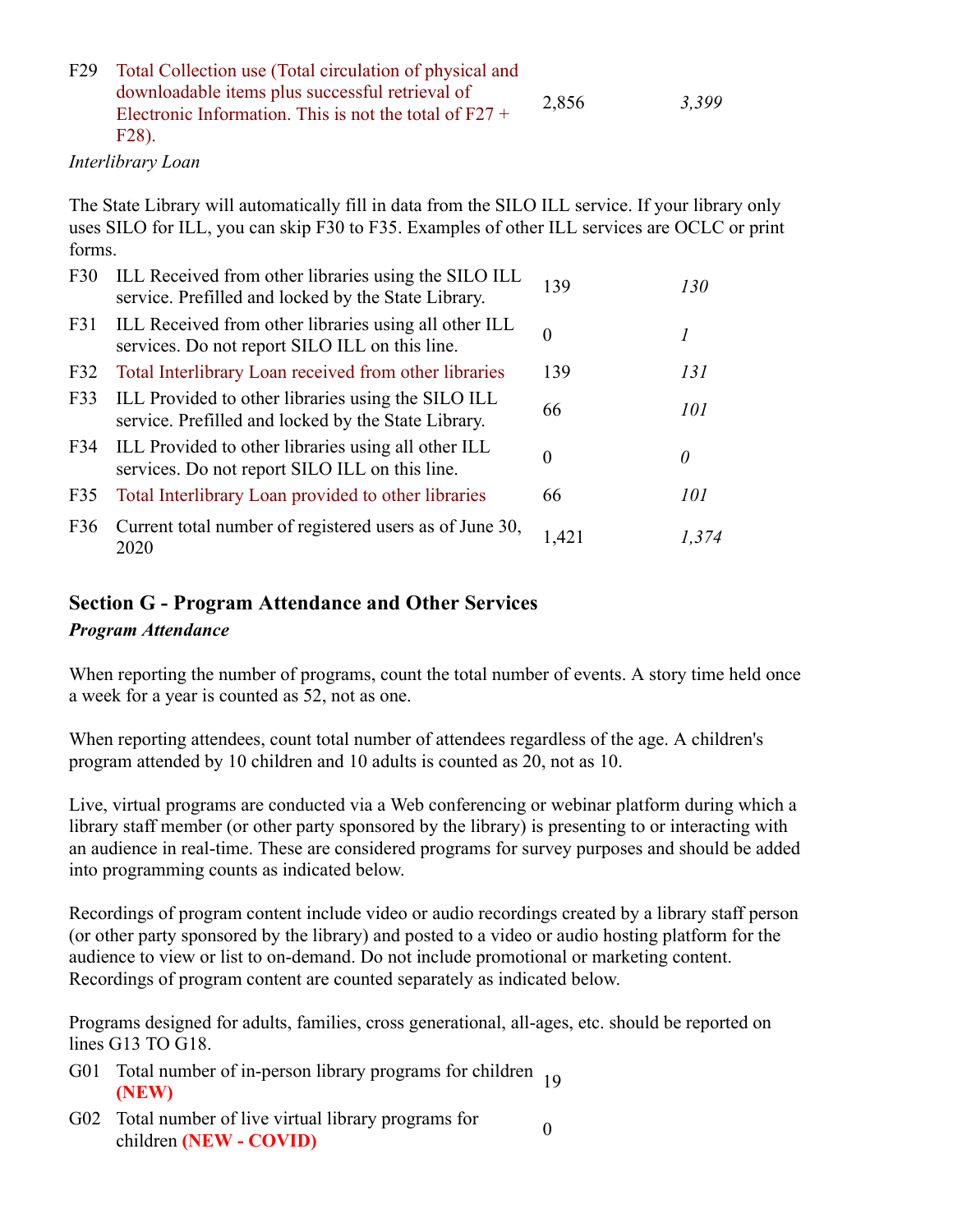| G <sub>03</sub> | Total number of library programs for children                                                      | 19               | 15       |
|-----------------|----------------------------------------------------------------------------------------------------|------------------|----------|
| G <sub>04</sub> | Total number of people attending in-person library<br>programs for children (NEW)                  | 142              |          |
| G <sub>05</sub> | Total number of people attending live virtual programs<br>for children (NEW - COVID)               | $\boldsymbol{0}$ |          |
| G06             | Total number of people attending library programs for<br>children                                  | 142              | 106      |
| $G_{07}$        | Total number of in-person library programs for young<br>adults (NEW)                               | $\boldsymbol{0}$ |          |
| G08             | Total number of live virtual programs for young adults<br>(NEW - COVID)                            | $\boldsymbol{0}$ |          |
| G09             | Total number of library programs for young adults                                                  | $\boldsymbol{0}$ | $\theta$ |
| G10             | Total number of people attending in-person library<br>programs for young adults (NEW)              | $\boldsymbol{0}$ |          |
| G11             | Total number of people attending live virtual programs<br>for young adults (NEW - COVID)           | $\overline{0}$   |          |
| G <sub>12</sub> | Total number of people attending library programs for<br>young adults                              | $\boldsymbol{0}$ | $\theta$ |
| G13             | Total number of in-person library programs for adults,<br>families, etc. (NEW)                     | 11               |          |
| G14             | Total number of live virtual programs for adults,<br>families, etc. (NEW - COVID)                  | $\boldsymbol{0}$ |          |
| G15             | Total number of library programs for adults, families,<br>etc.                                     | 11               | 21       |
| G16             | Total number of people attending in-person library<br>programs for adults, families, etc. (NEW)    | 69               |          |
| G17             | Total number of people attending live virtual programs<br>for adults, families, etc. (NEW - COVID) | $\boldsymbol{0}$ |          |
| G18             | Total number of people attending library programs for<br>adults, families, etc.                    | 69               | 167      |
| G19             | Total number of library programs                                                                   | 30               | 36       |
| G20             | Total number of people attending library programs                                                  | 211              | 273      |
| G21             | Total number of recordings of program content for<br>children (NEW - COVID)                        | $\boldsymbol{0}$ |          |
| G22             | Total number of recordings of program content for<br>young adults (NEW - COVID)                    | $\boldsymbol{0}$ |          |
| G23             | Total number of recordings of program content for<br>adults, families, etc. (NEW - COVID)          | $\boldsymbol{0}$ |          |
| G <sub>24</sub> | Total number of recordings of program content (NEW - $\theta$<br><b>COVID)</b>                     |                  |          |
| G <sub>25</sub> | Total number of views of recordings of program content $_0$<br>for children (NEW - COVID)          |                  |          |
|                 | G26 Total number of views of recordings of program content $_0$<br>for young adults (NEW - COVID)  |                  |          |
|                 |                                                                                                    |                  |          |
|                 |                                                                                                    |                  |          |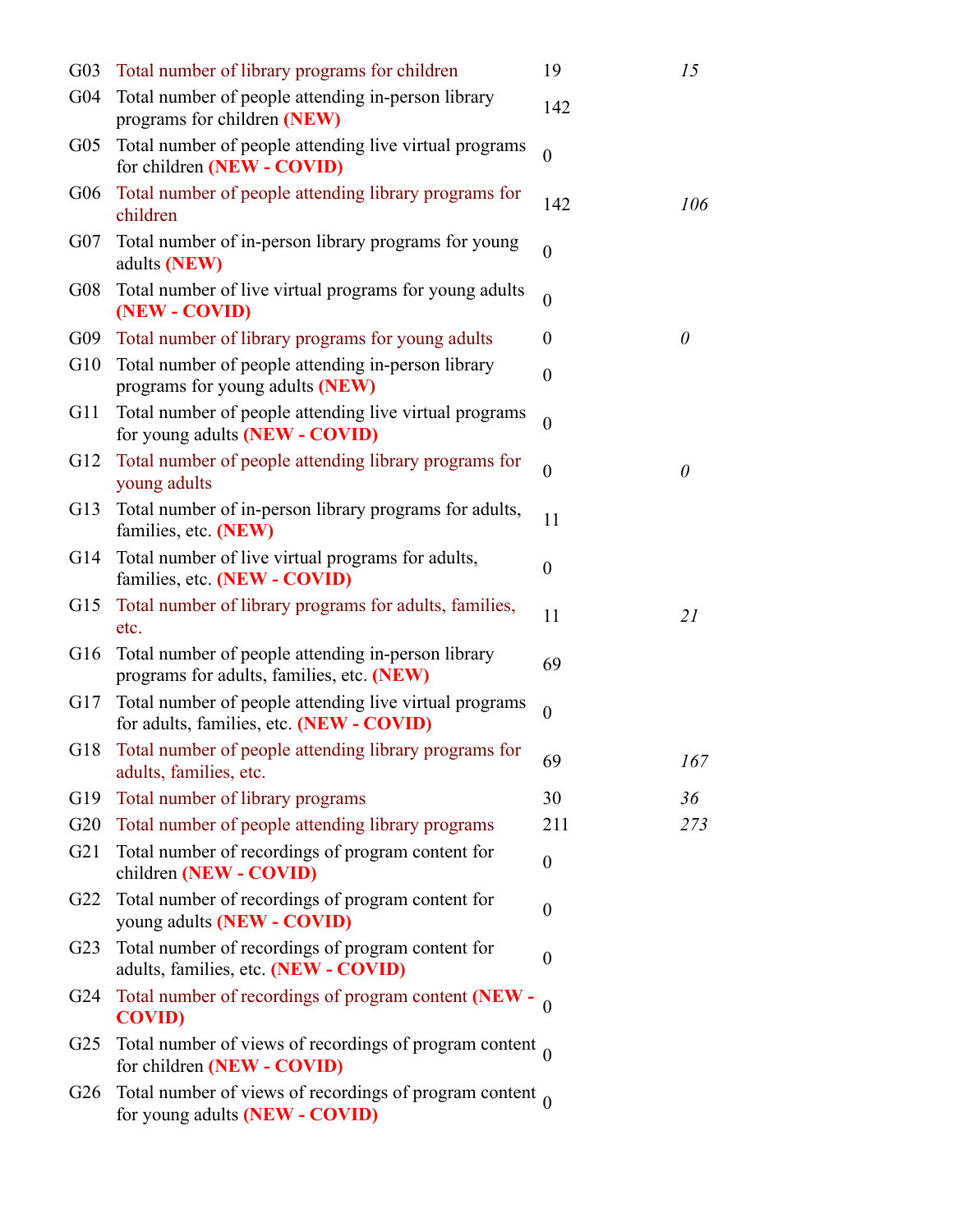| G27<br>G29<br>G30 | Total number of views of recordings of program content $_0$<br>for adults, families, etc. (NEW - COVID)<br>G28 Total number of views of recordings of program content $_0$<br>(NEW - COVID)<br><b>Other Services</b><br>Door count annually - do not count curbside delivery or<br>other services provided while the library is physically |                                                       |           |
|-------------------|--------------------------------------------------------------------------------------------------------------------------------------------------------------------------------------------------------------------------------------------------------------------------------------------------------------------------------------------|-------------------------------------------------------|-----------|
|                   |                                                                                                                                                                                                                                                                                                                                            |                                                       |           |
|                   |                                                                                                                                                                                                                                                                                                                                            |                                                       |           |
|                   |                                                                                                                                                                                                                                                                                                                                            |                                                       |           |
|                   |                                                                                                                                                                                                                                                                                                                                            |                                                       |           |
|                   |                                                                                                                                                                                                                                                                                                                                            |                                                       |           |
|                   |                                                                                                                                                                                                                                                                                                                                            |                                                       |           |
|                   |                                                                                                                                                                                                                                                                                                                                            |                                                       |           |
|                   |                                                                                                                                                                                                                                                                                                                                            |                                                       |           |
|                   |                                                                                                                                                                                                                                                                                                                                            |                                                       |           |
|                   | closed to the public as door count.                                                                                                                                                                                                                                                                                                        | 2,953                                                 | 3,444     |
|                   | Is annual door count based on an annual count (i.e. with<br>a door counter) or an annual estimate based on a typical<br>week or weeks? (NEW) Choose one of the options                                                                                                                                                                     | <b>Annual Count</b>                                   |           |
|                   | listed below:                                                                                                                                                                                                                                                                                                                              |                                                       |           |
| G31               | Total number of reference transactions annually<br>G32 Is number of annual reference transactions based on                                                                                                                                                                                                                                 | 115                                                   | 107       |
|                   | annual count (i.e. year-long tally marks) or an annual<br>estimate based on a typical week or weeks? (NEW)<br>Choose one of the options below:                                                                                                                                                                                             | <b>Annual Estimate</b><br>based on typical<br>week(s) |           |
|                   | G33 Number of Internet computers for public use                                                                                                                                                                                                                                                                                            | 6                                                     | 4         |
|                   | G34 Number of uses of public Internet computers<br><b>ANNUALLY</b>                                                                                                                                                                                                                                                                         | 771                                                   | 832       |
|                   | (You may count a typical week and multiply by 52)                                                                                                                                                                                                                                                                                          |                                                       |           |
| G35               | Number of wireless sessions annually - for libraries                                                                                                                                                                                                                                                                                       |                                                       |           |
|                   | subscribing to the statewide WhoFi service. Prefilled<br>and locked by the State Library. (NEW)                                                                                                                                                                                                                                            | 1859                                                  | $N\!/\!A$ |
|                   | G36 Number of wireless sessions annually - for libraries<br>without the statewide WhoFi service. (NEW)                                                                                                                                                                                                                                     |                                                       |           |
| G37               | Total number of wireless sessions annually                                                                                                                                                                                                                                                                                                 | 1,859                                                 | $N\!/\!A$ |
|                   | G38 Website visits for PLOW website annually. Prefilled<br>and locked by the State Library.                                                                                                                                                                                                                                                | 728                                                   | 749       |
| G39               | Website visits for all other libraries annually. Libraries<br>unable to collect a count of their website visits should<br>report N/A. Libraries without websites should report -3.                                                                                                                                                         | N/A                                                   | 0         |
|                   | G40 Total website visits annually                                                                                                                                                                                                                                                                                                          | 728                                                   | 749       |
|                   | <b>Section H - Library Buildings - Hours and Square Footage</b>                                                                                                                                                                                                                                                                            |                                                       |           |
|                   | H01 Total number of hours open ANNUALLY at the main<br>library only. Prefilled by the State Library.                                                                                                                                                                                                                                       | 1,557                                                 | 1,557     |
| H <sub>02</sub>   | Total number of weeks open ANNUALLY at the main<br>library only (round to the nearest whole number of                                                                                                                                                                                                                                      | 52                                                    | 52        |
|                   | weeks). Prefilled by the State Library.                                                                                                                                                                                                                                                                                                    |                                                       |           |
|                   | H03 Square footage of main library. Prefilled and locked by<br>the State Library.                                                                                                                                                                                                                                                          | 3,543                                                 | 3,543     |
| H04               | Total number of weeks the main library was closed due<br>to COVID-19 (NEW - COVID 19)                                                                                                                                                                                                                                                      | 11                                                    |           |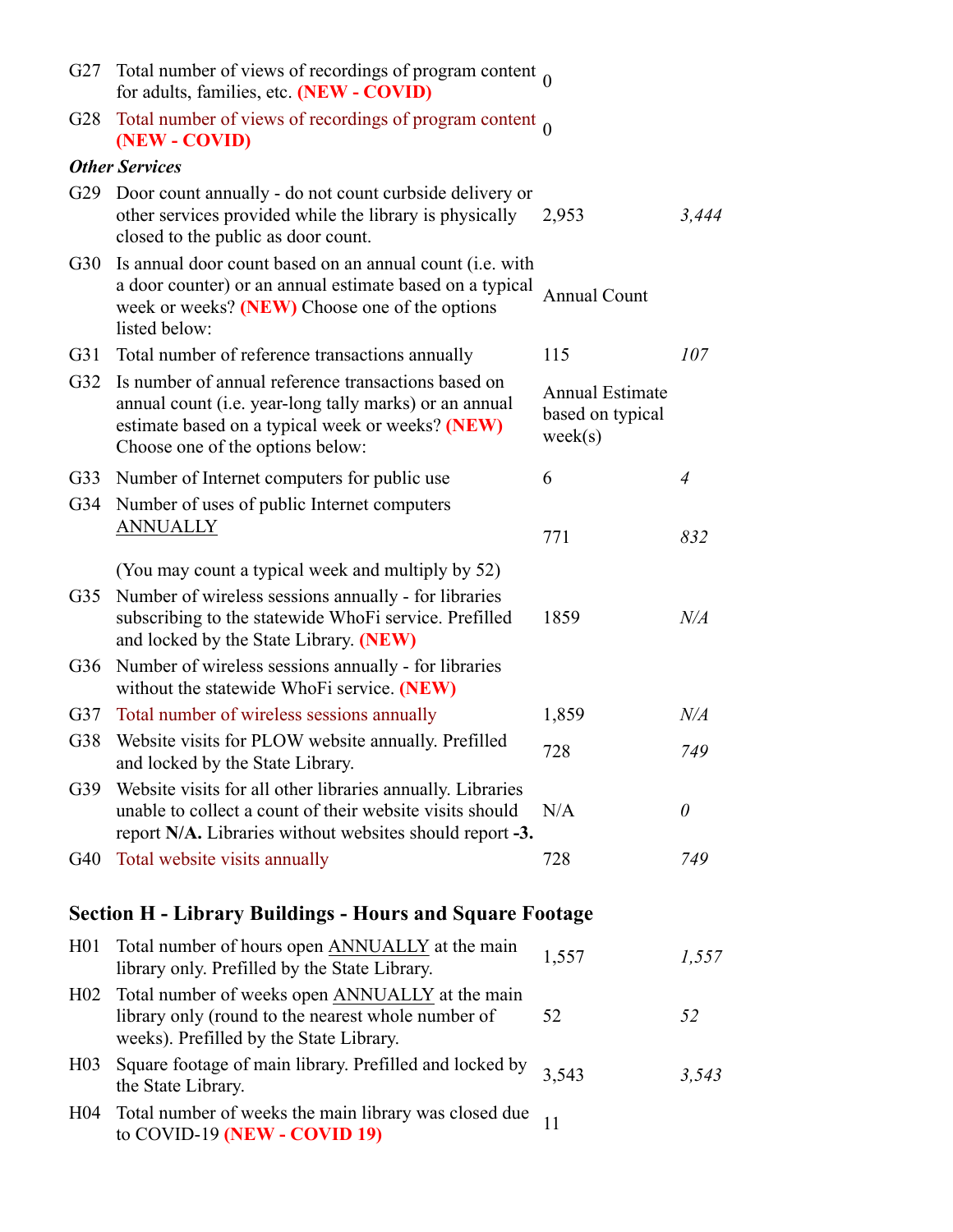| H <sub>05</sub> | Total number of weeks the main library had limited<br>occupancy due to COVID-19 (NEW - COVID 19)          | $\overline{4}$ |  |  |
|-----------------|-----------------------------------------------------------------------------------------------------------|----------------|--|--|
|                 | <b>Section H Totals</b>                                                                                   |                |  |  |
|                 | the contract of the contract of the contract of the contract of the contract of<br>$TT10.77 \times 1.101$ |                |  |  |

## Section H Totals

|                 | <b>Section H Totals</b>                                                                                                                                                                                                                                                                           |       |       |
|-----------------|---------------------------------------------------------------------------------------------------------------------------------------------------------------------------------------------------------------------------------------------------------------------------------------------------|-------|-------|
|                 | H12 Total number of hours open annually at the main library<br>and all branches. (Click the SAVE button to calculate<br>the total.)                                                                                                                                                               | 1,557 | 1,557 |
| H13             | Total number of weeks open annually at the main<br>library and all branches (Click the SAVE button to<br>calculate the total.)                                                                                                                                                                    | 52    | 52    |
|                 | H14 Total square footage of main and all branch libraries<br>(Click the "SAVE" button to calculate the total.)                                                                                                                                                                                    | 3,543 | 3,543 |
|                 | <b>Section I - COVID 19 related questions</b>                                                                                                                                                                                                                                                     |       |       |
| blank.          | The following questions have been added to the FY20 survey in order to assess the impact of the<br>COVID-19 pandemic on library services. Answer Yes or No to the following questions if you<br>know for sure that you provided the listed service or not. If you aren't sure, leave the question |       |       |
| I <sub>01</sub> | Were any of the library's outlets physically closed to the<br>public for any period of time due to the Coronavirus<br>(COVID-19) pandemic? (YES/NO)                                                                                                                                               |       |       |
|                 | • Hours open clarification: An outlet is considered<br>physically alogod when the public connect aggregation                                                                                                                                                                                      |       |       |

## Section I - COVID 19 related questions

The following questions have been added to the FY20 survey in order to assess the impact of the COVID-19 pandemic on library services. Answer Yes or No to the following questions if you know for sure that you provided the listed service or not. If you aren't sure, leave the question blank. **Section I - COVID 19 related questions**<br>
The following questions a have been added to the FY20 survey in order to assess the im<br>
COVID-19 pandemic on library services. Answer Yes or No to the following questions<br>
hank.<br>

- public for any period of time due to the Coronavirus (COVID-19) pandemic? (YES/NO)
- Hours open clarification: An outlet is considered physically closed when the public cannot access any library buildings or bookmobiles, regardless of staff access. A building can be physically closed but still offer virtual or "curbside" services outside the building. Yes <ul>\n<li> Hours open clarification: An outlet is considered physically closed when the public cannot access Yes any library building or bochimobilies, regardless of staff access. A building can be physically closed but still offer virtual or "curbside" services outside the building.</li>\n<li>Did library staff continue to provide services to the public during any portion of the period when the building was physically closed to the public due to the Uornaxirus (COVID-19) padlemic? (YESNO)</li>\n<li> Services to the public can include providing Yes reference service, hosting virtual programming or recorded content, curbside delivery, etc. Staff can be located or home or in a closed library while providing these services.</li>\n<li>Did the library add or increase access to electronic collection materials due to the Coronavirus (COVID-19) pademeic? (YESNO)</li>\n<li>Did the library allow users to complete registration for library cards online without having to come
- public during any portion of the period when the building was physically closed to the public due to the Coronavirus (COVID-19) pandemic? (YES/NO)
- Services to the public can include providing Yes reference service, hosting virtual programming or recorded content, curbside delivery, etc. Staff can be located or home or in a closed library while providing these services. Yes of staff access. A building can be physically<br>closed but still offer virtual or "curbside" services<br>ouside the building.<br>I02<br>Did library staff continue to provide services to the<br>public during any portion of the period whe
- collection materials due to the Coronavirus (COVID-19) pandemic? (YES/NO) No contract the contract of the contract of the contract of the contract of the contract of the contract of the contract of the contract of the contract of the contract of the contract of the contract of the contract of th
- library cards online without having to come to the library BEFORE the Coronavirus (COVID-19) pandemic?" (YES/NO) No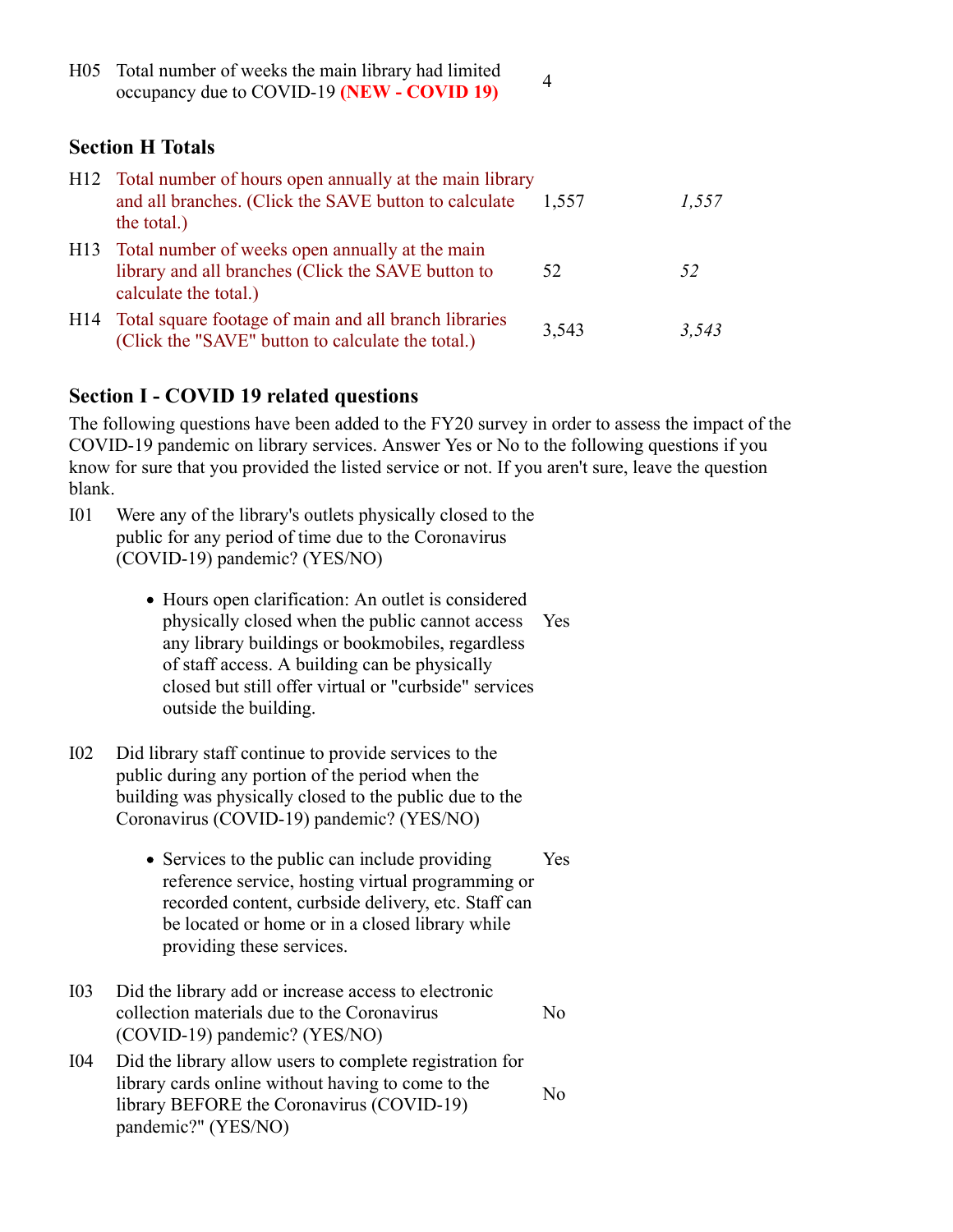- I05 Did the library allow users to complete registration for<br>
library cards online without having to come to the<br>
library DURING the Coronavirus (COVID-19)<br>
pandemic? (YES/NO)<br>
I06 Did the library provide reference service library cards online without having to come to the library DURING the Coronavirus (COVID-19) pandemic? (YES/NO) Yes I05 Did the library allow users to complete registration for<br>
library cards online without having to come to the<br>
library DURING the Coronavirus (COVID-19)<br>
pandemic? (YES/NO)<br>
I06 Did the library provide reference service I05 Did the library allow users to complete registration for<br>
library cards online without having to come to the<br>
library DURING the Coronavirus (COVID-19)<br>
pandemic? (YES/NO)<br>
I06 Did the library provide reference service
- or telephone during the Coronavirus (COVID-19) pandemic? (YES/NO) Yes
- of physical materials at one or more outlets during the Coronavirus (COVID-19) pandemic?" (YES/NO)
- Includes any contactless or minimal contact provision of circulation items. Similar terms could include curbside, vestibule, or porch pickups, delivery (mail or drop-off), drive-thru, etc. NOTE: Circulation of these items should be reported as circulation in the appropriate category in section F. Yes Ibrary cards online without having to come to the<br>
Ibrary DURING the Coronavirus (COVID-19)<br>
206 Did the library provide reference service via the Internet<br>
or telephone during the Coronavirus (COVID-19)<br>
yeas<br>
2010 Did t
- Internet during the Coronavirus (COVID-19) pandemic? (YES/NO)
- NOTE: Live virtual programs are conducted via a web conferencing or webinar platform such as No Facebook, YouTube, or Zoom, during which a library staff member (or other party sponsored by the library) is presenting to or interacting with an audience in real-time. No contract the contract of the contract of the contract of the contract of the contract of the contract of the contract of the contract of the contract of the contract of the contract of the contract of the contract of th provision of circulation items. Similar terms<br>
could include curbside, vestibule, or porch<br>
pickups, delivery (mail or drop-off), drive-thru,<br>
etc. NOTE: Circulation of these items should be<br>
reported as circulation in the
- program content via the Internet during the Coronavirus (COVID-19) pandemic? (YES/NO)
- NOTE: Recordings of program content include video or audio recordings created by a library No staff person (or other party sponsored by the library) and posted to a video or audio hosting platform for the audience to view or listen to ondemand. Do not include promotional or marketing content. web conferencing or webinar platform such as<br>
Facebook, YouTube, or Zoom, during which a<br>
library staff member (or other party sponsored by<br>
the library) is presenting to or interacting with an<br>
audience in real-time.<br>
I09
- outside the building at one or more outlets BEFORE the Coronavirus (COVID-19) pandemic?" (YES/NO)
	- Includes "parking lot access," bookmobiles or other mobile facilities with Wi-Fi capabilities.

No service that the service of  $\mathcal{N}$  and  $\mathcal{N}$  are the series of  $\mathcal{N}$  and  $\mathcal{N}$  are the series of  $\mathcal{N}$  and  $\mathcal{N}$  are the series of  $\mathcal{N}$  and  $\mathcal{N}$  are the series of  $\mathcal{N}$  and  $\mathcal{N}$  are the s

Yes